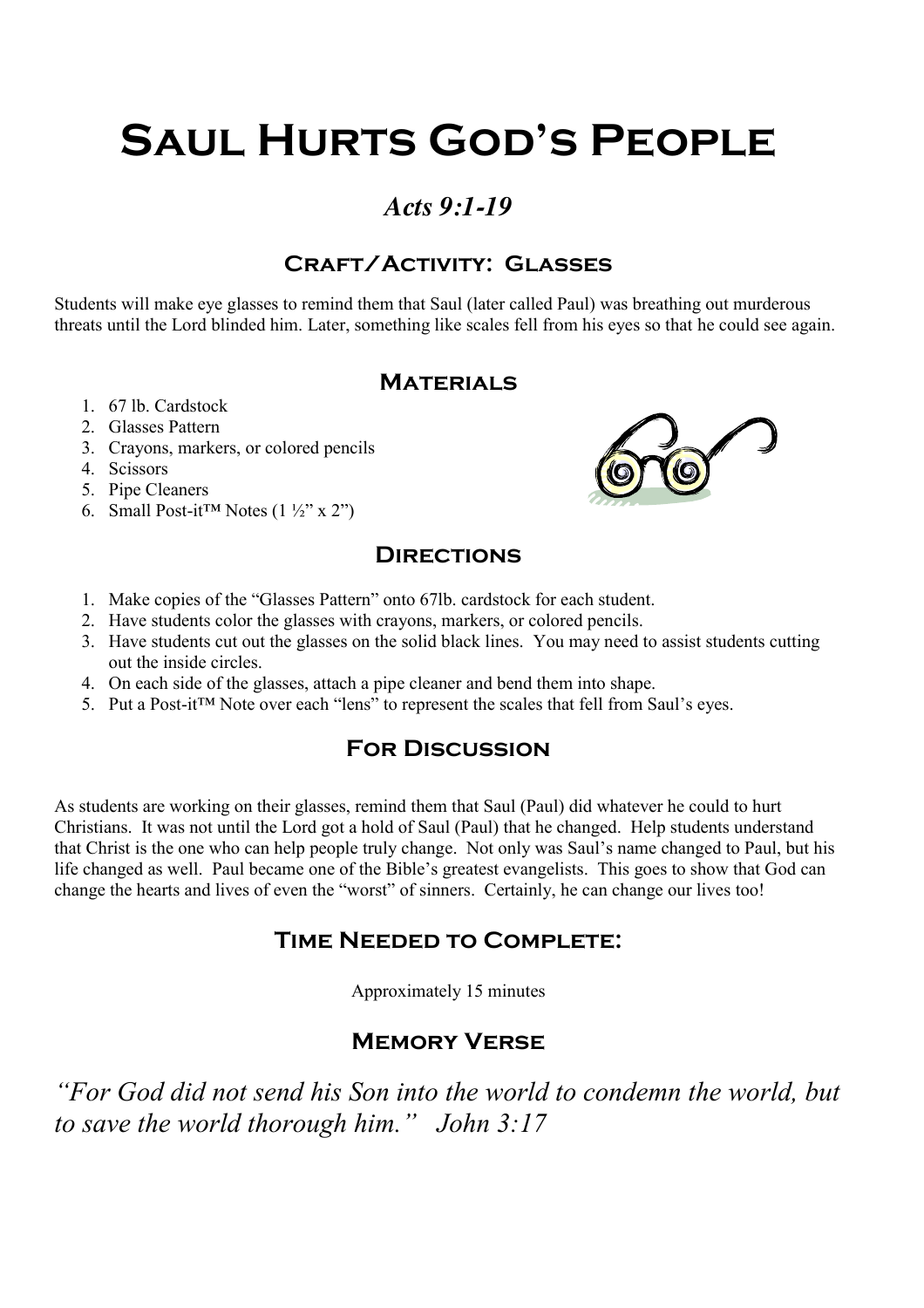## **PAUL HURTS GOD'S PEOPLE**

## *Acts 9:1-19*

**Glasses Pattern**